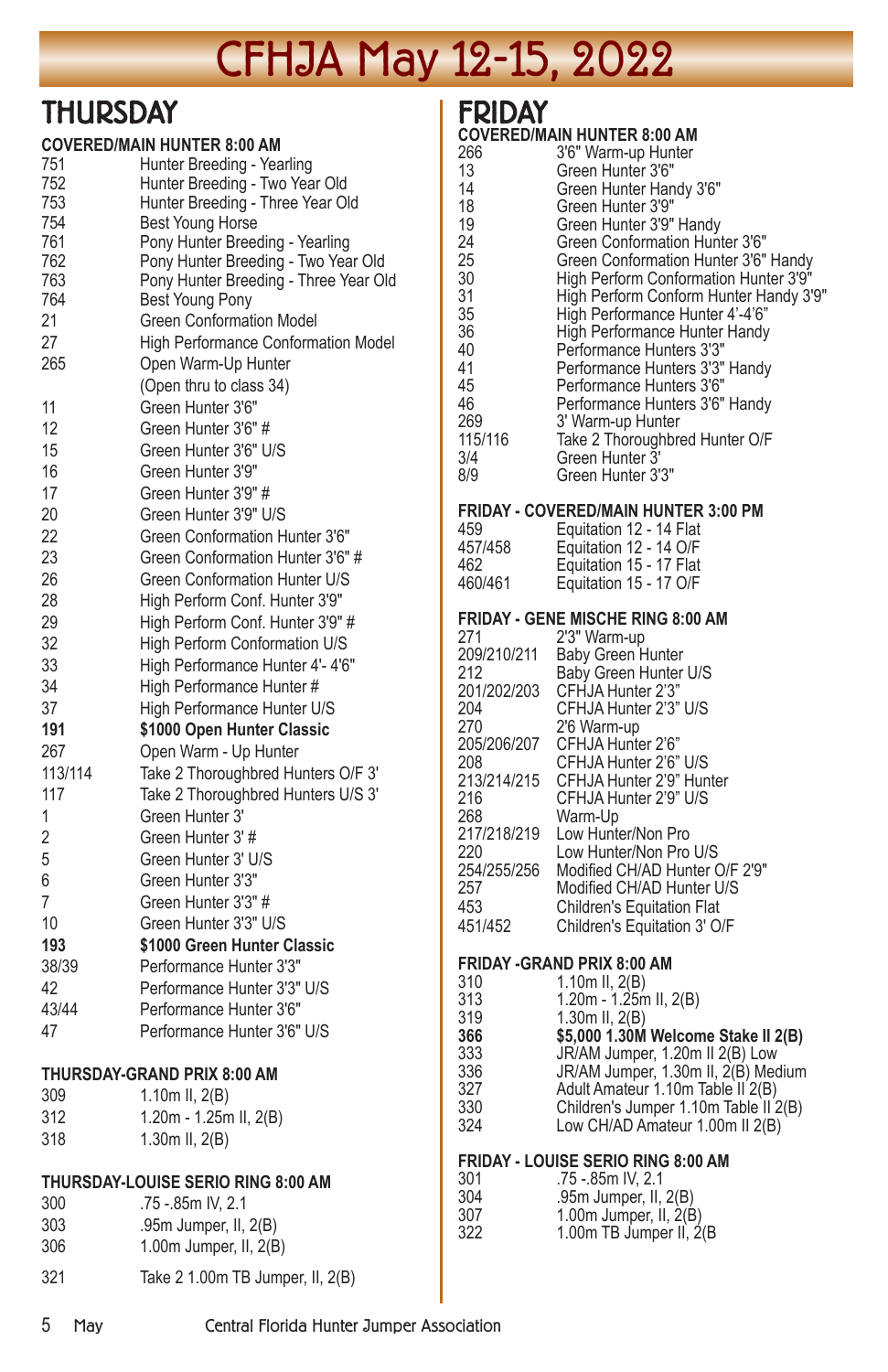# CFHJA May 12-15, 2022

## **SATHDDAY**

| - - - - - - | .<br><b>COVERED/MAIN HUNTER 8:00 AM</b>                      |
|-------------|--------------------------------------------------------------|
| 275         | <b>OPEN WARM UP</b>                                          |
| 249/250     | Modified JR/AM Hunter O/F 3'3"                               |
| 53          | A/O Hunter 18-35 - 3'3"                                      |
| 54          | A/O Hunter 18-35 - 3'3"                                      |
| 58          | A/O Hunter 36 & Over - 3'3"                                  |
| 59          | A/O Hunter 36 & Over - 3'3"                                  |
| 63          | A/O Hunter 18 - 35 - 3'6"                                    |
| 64          | A/O Hunter 18 - 35 - 3'6"                                    |
| 68          | A/O Hunter 36 & Over - 3'6"                                  |
| 69          | A/O Hunter 36 & Over - 3'6"                                  |
| 419         | Hamel Foundation NHS 3'3" Jr. Medal                          |
| 405         | <b>WIHS Hunter Phase</b>                                     |
| 398         | USEF/NCEA Junior Hunter Seat 3'3" Medal                      |
| 413         | <b>M&amp;S Junior Medal</b>                                  |
| 83          | Small Junior Hunter - 3'3"                                   |
| 84          | Small Junior Hunter - 3'3"                                   |
| 83.1        | Large Junior Hunter- 3"3"                                    |
| 84.1        | Large Junior Hunter - 3'3"                                   |
| 78          | Large Junior Hunter - 3'6"                                   |
| 79          | Large Junior Hunter - 3'6"                                   |
| 73          | Small Junior Hunter - 3'6"                                   |
| 74          | Small Junior Hunter - 3'6"                                   |
| 416         | M&S Dover Saddlery Adult Medal 3'                            |
| 402         | U.S. Adult Equitation Class 3'3"                             |
| 465         | <b>Adult Equitation Flat 18 - 35</b>                         |
| 463         | Adult Equitation 18 - 35 O/F                                 |
| 464         | Adult Equitation 18 - 35 O/F                                 |
| 468         | Adult Equitation Flat 36 & Older                             |
| 466         | Adult Equitation 36 & Older O/F                              |
| 467         | Adult Equitation 36 & Older O/F                              |
| 277         | Warm-Up - 3'                                                 |
| 118         | Adult Amateur Hunter 18 - 35                                 |
| 119<br>123  | Adult Amateur Hunter 18 - 35                                 |
| 124         | Adult Amateur Hunter 36 - 49<br>Adult Amateur Hunter 36 - 49 |
| 128         | Adult Amateur Hunter 50 & Over                               |
| 129         | Adult Amateur Hunter 50 & Over                               |
| 195         | \$2,500 SOUNDNESS IN MOTION                                  |
|             | <b>CFHJA HUNTER DERBY</b>                                    |
|             |                                                              |

### **SATURDAY - GENE MISCHE RING 7:30 AM**

| 221                                                                                | Schooling Pony Hunter                                                                                                                                                                                                                                                                                                                                                  |
|------------------------------------------------------------------------------------|------------------------------------------------------------------------------------------------------------------------------------------------------------------------------------------------------------------------------------------------------------------------------------------------------------------------------------------------------------------------|
| 103<br>106<br>107<br>108<br>111<br>112<br>98<br>101<br>102<br>93<br>96<br>97<br>88 | (open thru pony division)<br>Green Pony Hunter SM/Med<br>Green Pony Hunter SM/Med<br>Green Pony Hunter U/S SM/Med<br>Green Pony Hunter Large<br>Green Pony Hunter Large<br>Green Pony Hunter U/S Large<br>Large Pony Hunter<br>Large Pony Hunter<br>Large Pony Hunter U/S<br>Medium Pony Hunter<br>Medium Pony Hunter<br>Medium Pony Hunter U/S<br>Small Pony Hunter * |
| 91<br>92                                                                           | Small Pony Hunter<br>Small Pony Hunter U/S                                                                                                                                                                                                                                                                                                                             |
| 408<br>234<br>415                                                                  | <b>WIHS Pony Equitation</b><br>Hunter Horse/Pony Pleasure U/S<br>M&S Children's Pony Medal                                                                                                                                                                                                                                                                             |
| 447                                                                                | Children's Pony Equitation O/F                                                                                                                                                                                                                                                                                                                                         |
|                                                                                    |                                                                                                                                                                                                                                                                                                                                                                        |

## I SATURDAY

|                    | <b>GENE MISCHE RING continued</b>                                |
|--------------------|------------------------------------------------------------------|
| 643                | Children's Pony Hunter Sm/Med                                    |
| 644                | Children's Pony Hunter Sm/Med#                                   |
| 647                | Children's Pony Hunter Sm/Med U/S                                |
| 143<br>144         | Children's Pony Hunter Large                                     |
| 147                | Children's Pony Hunter Large#<br>Children's Pony Hunter LargeU/S |
|                    |                                                                  |
| 411                | Marie Speed CFHJA Horse Equitation                               |
| 133                | Children's Hunter 14 & Under                                     |
| 134                | Children's Hunter 14 & Under                                     |
| 138                | Children's Hunter 15 - 17                                        |
| 139                | Children's Hunter 15 - 17                                        |
|                    | SATURDAY - LOUISE SERIO RING 8:00 AM                             |
|                    | 245/246/247 Cross Rail Hunter                                    |
| 248                | Cross Rail Hunter U/S                                            |
| 236/237            | Opp. Short/Long Stirrup Hunter O/F                               |
| 239                | Opp. Short/Long Stirrup Hunter U/S                               |
| 241/242            | Beginner Rider Hunter 2'3" O/F                                   |
| 244                | Beginner Rider Hunter 2'3" U/S                                   |
| 226/227/228<br>229 | Low Adult Hunter<br>Low Adult Hunter U/S                         |
| 230/231/232        | Low Children's Hunter                                            |
| 233                | Low Children's Hunter U/S                                        |
| 199                | <b>M&amp;S Bit O' Straw Classic</b>                              |
|                    |                                                                  |
|                    | SATURDAY - GRAND PRIX 7:30 AM                                    |
| 406                | <b>WIHS Jumper Phase</b>                                         |
| 404                | Platinum Performance/ USEF                                       |
| 399                | Talent Search - Jump First<br>EMO Insurance/USHJA 3'3"           |
|                    | Jumping Seat Medal                                               |
| 314                | 1.20m - 1.25m - II, 2.1                                          |
| 334                | Junior/Amateur 1.20m - II, 2.1                                   |
| 320                | $1.30m - II$ , $2.1$                                             |
| 337                | Junior/Amateur 1.30m - II, 2.1                                   |
| 311                | 1.10m II. 2.1                                                    |
| 331                | Children's 1.10m - II, 2.1                                       |
| 328                | Adult Amateur 1.10m - II, 2.1                                    |
| 308<br>325         | 1.00m Jumper, II, 2.1<br>Low Child/Adult Jumper II, 2.1          |
| 323                | 1.00m TB Jumper Table II 2.1                                     |
| 305                | .95m Jumper, II, 2.1                                             |
| 302                | .75-.85m IV, 2.1                                                 |